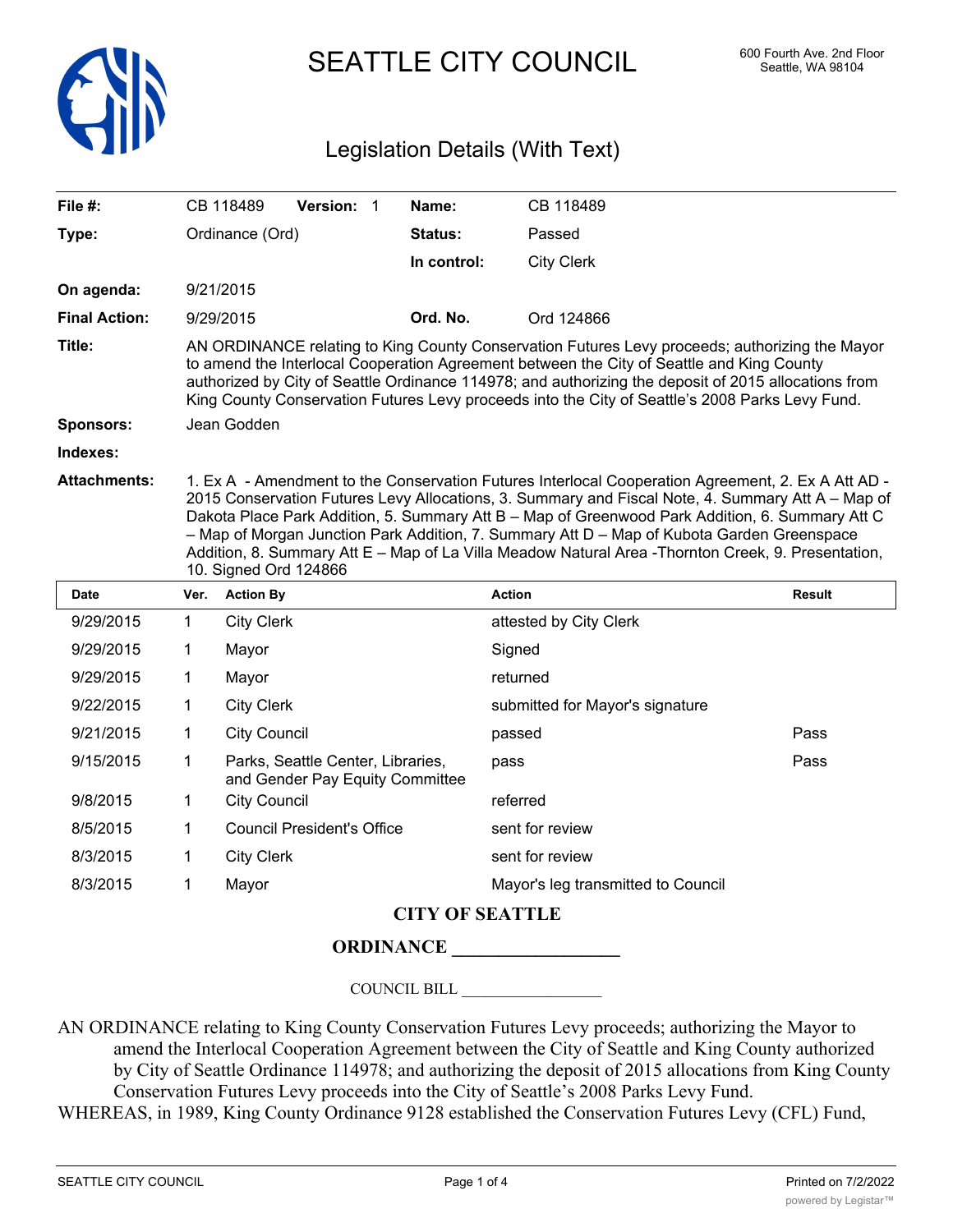appropriated CFL proceeds to the City of Seattle (City), and established conditions for use of the proceeds, including allowable projects, costs, and expenses; and

- WHEREAS, in 1990, City Ordinance 114978 authorized the CFL Interlocal Cooperation Agreement (CFL Interlocal) with King County to govern the receipt and use of CFL proceeds, and to define the specific projects (Projects) approved by King County for acquisition using CFL proceeds; and
- WHEREAS, the City and King County have previously amended the CFL Interlocal to add additional Projects and to provide for additional allocations of CFL proceeds; and
- WHEREAS, on November 17, 2014, the King County Council passed Ordinance 17941, which appropriated a total of \$1,775,000 in CFL proceeds to the City of Seattle for the Dakota Place Park Addition, Greenwood Park Addition, Kubota Garden Greenspace Addition, La Villa Meadows Natural Area / Thornton Creek and Morgan Junction Park Addition acquisition Projects; and
- WHEREAS, On April 20, 2015, the King County Council passed Ordinance 18023, authorizing the King County Executive to enter into interlocal agreements with the City of Seattle and the suburban cities for the disbursement of Conservation Futures Funds in Ordinance 17941; NOW, THEREFORE,

## **BE IT ORDAINED BY THE CITY OF SEATTLE AS FOLLOWS**:

Section 1. The Mayor, or the Mayor's designee, is hereby authorized to negotiate and enter into an amendment to the Conservation Futures Levy (CFL) Interlocal Cooperation Agreement (Interlocal), substantially in the form of Exhibit A (Amendment), to provide for the City's receipt and use of up to \$1,775,000 from the 2015 allocations of King County CFL proceeds. The Amendment adds an Attachment AD to the list of approved projects (Projects) in the CFL Interlocal to include the Dakota Place Park Addition, Greenwood Park Addition, Kubota Garden Greenspace Addition, La Villa Meadows Natural Area / Thornton Creek, and Morgan Junction Park Addition acquisition Projects.

Section 2. Funds received pursuant to the Amendment shall be deposited as follows:

| Fund | Department | <b>Budget Control Level/Capital</b> | Amount (Up |
|------|------------|-------------------------------------|------------|
|      |            | <b>Improvement Program</b>          | To)        |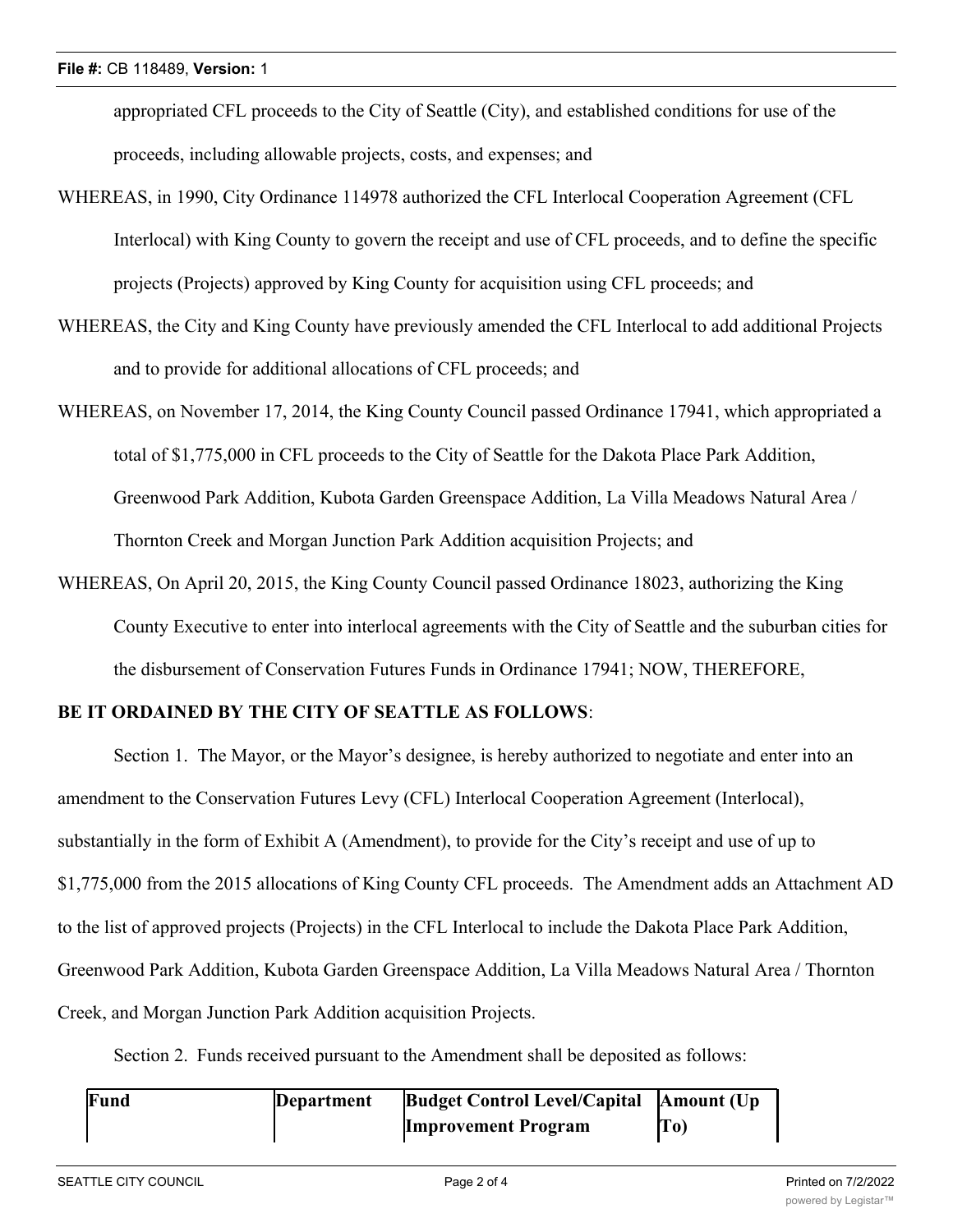| 2008 Parks Levy Fund Parks and<br>(33860) | Recreation | 2008 Parks Levy - Neighborhood \$1,175,000<br>Park Acquisitions (K720010) |           |
|-------------------------------------------|------------|---------------------------------------------------------------------------|-----------|
| 2008 Parks Levy Fund Parks and<br>(33860) | Recreation | 2008 Parks Levy - Greenspace<br>Acquisitions (K720011)                    | \$600,000 |

Section 3. This ordinance shall take effect and be in force 30 days after its approval by the Mayor, but if not approved and returned by the Mayor within ten days after presentation, it shall take effect as provided by Seattle Municipal Code Section 1.04.020.

**Improvement Program**

**Amount (Up**

**To)**

Passed by the City Council the day of 3015, and

signed by me in open session in authentication of its passage this

 $\frac{1}{2015}$  day of  $\frac{1}{2015}$ 

President of the City Council

Approved by me this \_\_\_\_ day of \_\_\_\_\_\_\_\_\_\_\_\_\_\_\_\_\_\_, 2015.

Edward B. Murray, Mayor

Filed by me this day of , 2015.

Monica Martinez Simmons, City Clerk